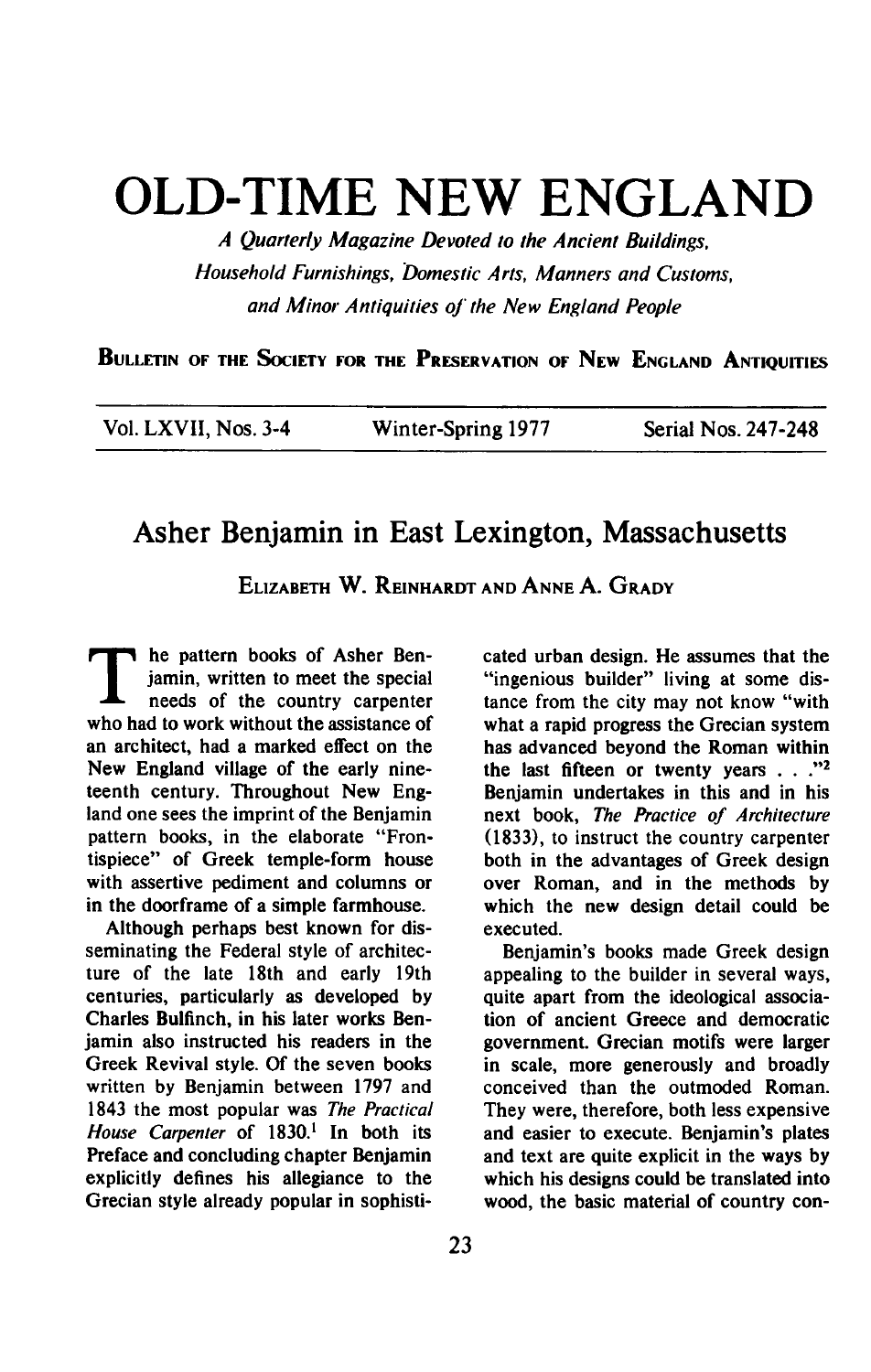

**FIG. 1. THE STONE BUILDING, 715 Massachusetts Avenue, East Lexington, which now houses the East Lexington Branch Library. Originally designed as a lecture hall by Isaac Melvin, 1833. (Photo by Elizabeth W. Reinhardt.)** 

**struction. Finally, Benjamin is not concerned so much with "correctness," a matter which could trouble a rural craftsman, as he is with proportion, a seemly matching of ornament and building. Any skilled carpenter, using one of Benjamin's pattern books, could easily adapt the new style to his own needs with assurance.** 

**The evidence of the New England village street makes it obvious that many chose to attempt the Grecian mode. A particularly well preserved example of the impact of Benjamin on those who made this choice in one town may be seen in East Lexington, the "other" village center of Lexington, Massachusetts. East Lex-** **ington is located about a mile and a half east on Massachusetts Avenue from Lexington's famous Green. Unlike the houses around the Green, the most notable of which were restored in the early twentieth century to conform to popular notions of colonial style, many of the houses of East Lexington retain their authentic early nineteenth century look. The Grecian mode is everywhere, even in the square doorframe and wide cornerboards of an updated pre-Revolutionary tavern. One has the feeling that this part of Lexington cared nothing for Revolutionary heroics. Rather, the east village wanted the latest and best, as befitted a prosperous and**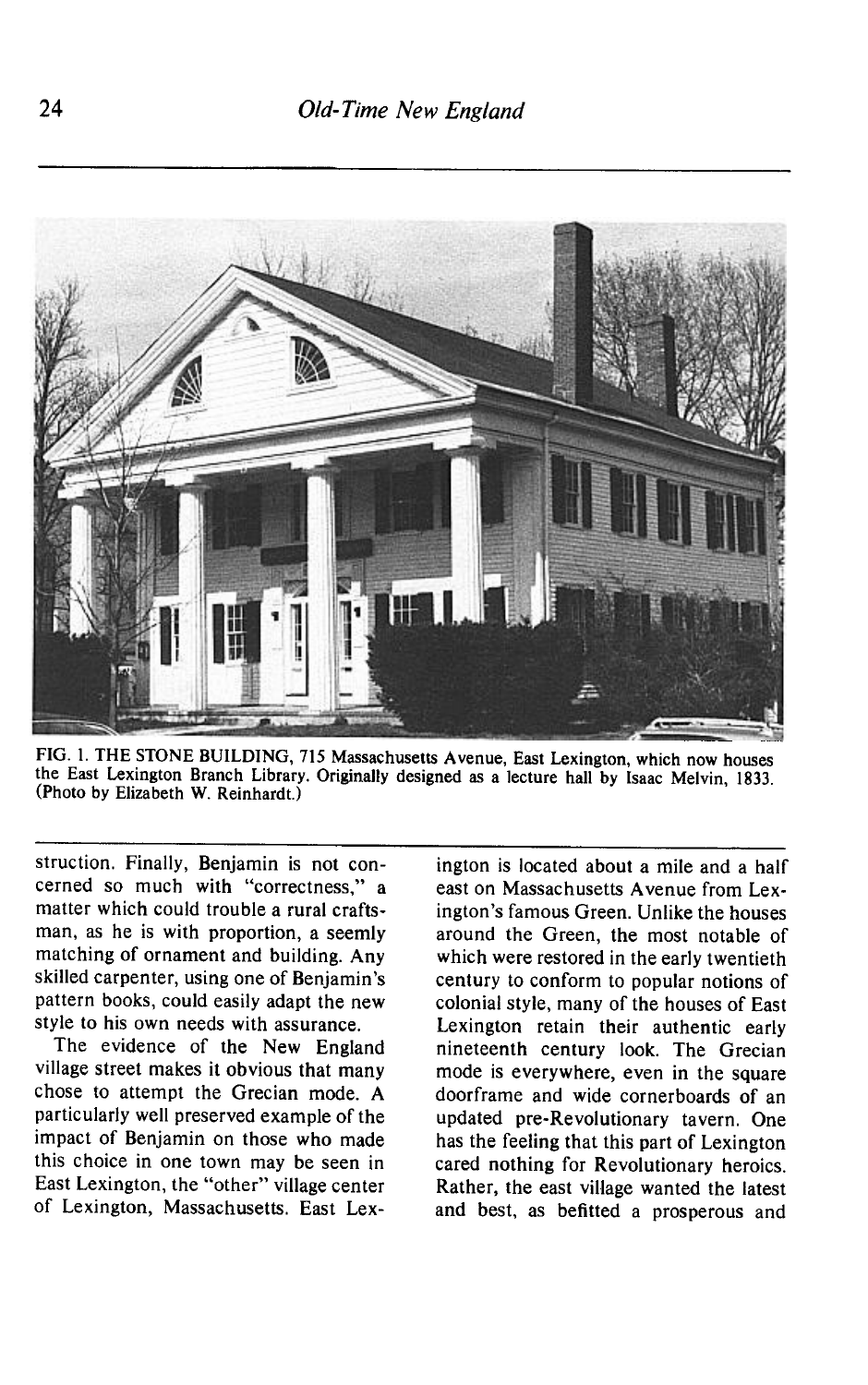**progressive community of successful small businesses.** 

**East Lexington emerged as a separate entity shortly after the Revolution. Entrepreneurs Stephen Robbins, Jr.**  (1758-1847) and his son, Eli (1786-1856), **made major contributions to the growth and prosperity of the village. As traders, land dealers, inn keepers, mill owners and especially as fur processors the Robbins men gave employment to over a hundred of their townspeople.3 The economic vitality of the area attracted newcomers to the east village rather than to the Center and fostered the growth of support industries such as blacksmithing and tanning.** 

**The prosperity of East Lexington led to the construction or renovation of numerous houses still standing along the main street, now Massachusetts Avenue. The basic form of these houses is the same, a product of the knowledge and skill of traditionally trained housewrights. Almost all of the nearly thirty existing pre-1840 houses in East Lexington's old village center are five bays wide with a center entrance. Whatever distinguishing characteristics each has is found in the details of the enrichment around the door. This varying ornamentation clearly demonstrates a familiarity with the books of Asher Benjamin on the part of the builders of several houses constructed between 1833 and 1840. Also apparent are the several different ways in which Benjamin's books could be used.** 

**East Lexington's first exposure to Asher Benjamin seems to have occurred in 1833 when Eli Robbins hired Isaac Melvin of Concord, an architect and master builder, to design a meeting hall for the village.4 The need for such a building had emerged directly from the village's prosperity. By the early 1830's East Lexington had grown enough to feel itself quite separate from the village at the**  **Green. Compelled to remain under the Center's political and, more irritatingly, religious dominance, the people of the east village had begun to resent their enforced ties, particularly the necessity of worshipping in the First Parish Church on the Green, rather than in a building closer to home. Some conservatism in the congregation of the First Parish in that time of growing agitation for reform must also have rankled. Robbins' plan for a new meeting hall would answer the needs of the east village by providing "a public building where lectures, preaching, and other meetings could be held, and where freedom of speech could be allowed."5** 

**Master builder Isaac Melvin must have come to East Lexington with copies of Asher Benjamin in his valise. He designed a center entrance, temple-form building for Robbins, the first floor of which could be used as living quarters, the second as lecture hall (Figure 1). Four Doric columns support a broad pediment inset with quarter circle windows which flank a smaller lunette in the peak of the gable. The soffit or underside of the cornice is adorned with mutules, flat projecting blocks, in spite of Benjamin's injunction that in the Doric order "the Grecians never employed either mutules, dentils or modillions in the cornices of the sloping sides of their pediments."6** 

**Despite this disregard for one of Benjamin's rules of "correct" decoration, to frame the door of his temple Melvin chose to copy, almost line for line, Plate XXVIII in Benjamin's newest pattern book, The Practice of Architecture of 1833 (Figure 2). Like the plate, the actual doorframe (Figure 3) shows a paneled door flanked by two-thirds length sidelights, defined by narrow, fluted moldings. In both, a shallow fanlight extends across sidelights and doors, and the compositions of door and lights are framed by broad**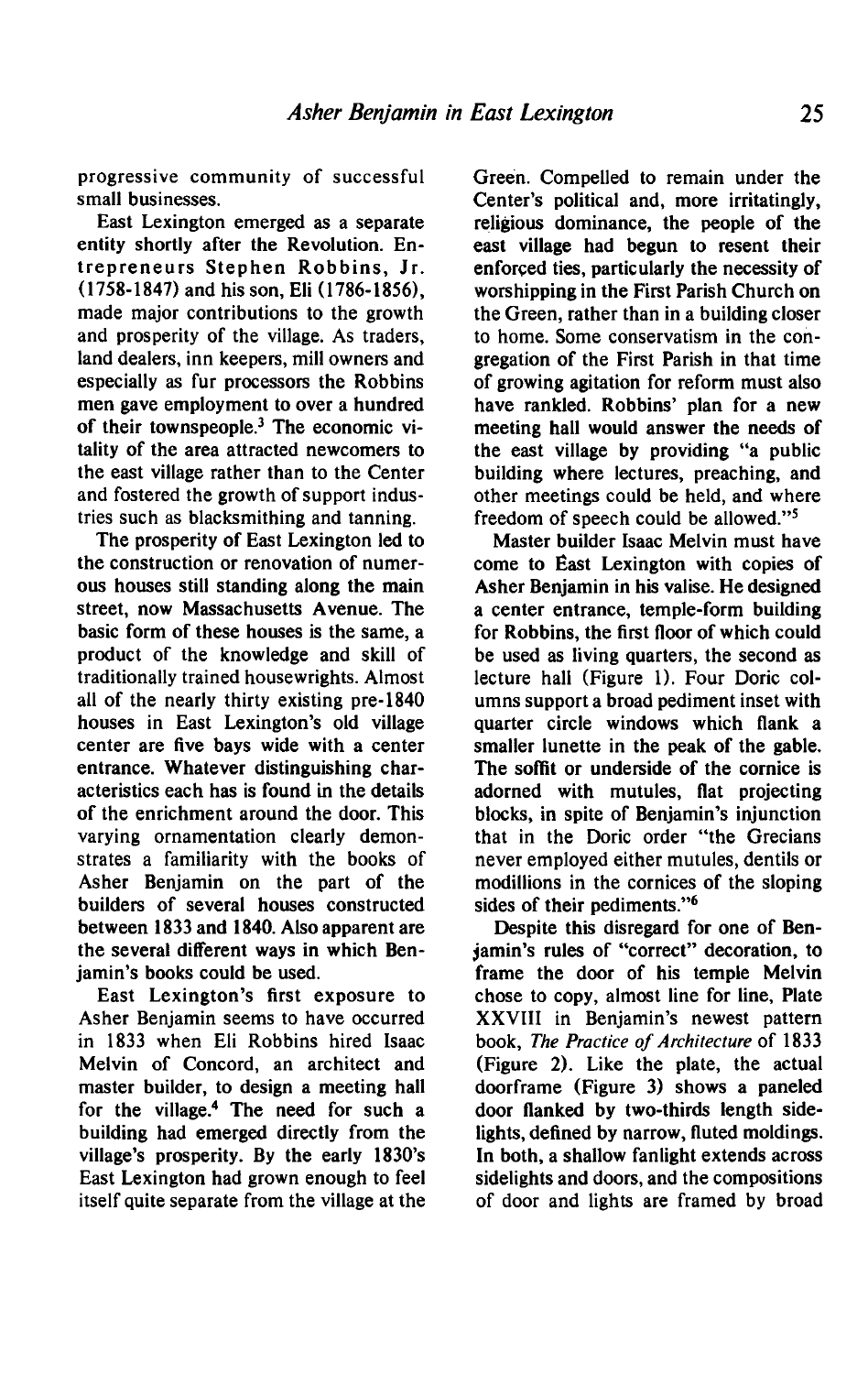

**FIG. 2. PLATE XXVIII, from The Practice of Architecture, 1833, by Asher Benjamin. (Courtesy of the Boston Atheneum.)**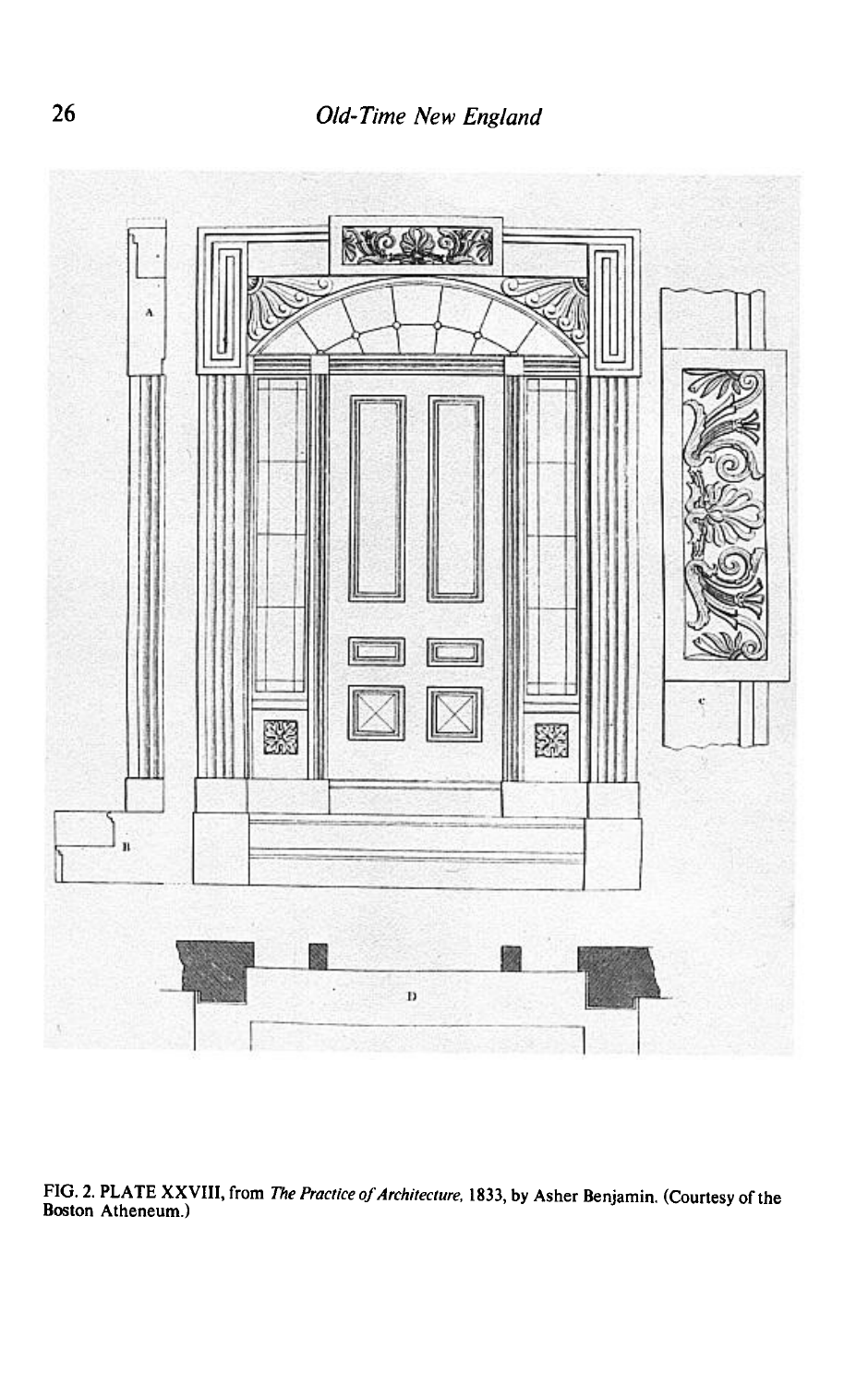

**FIG. 3. ENTRANCE TO THE STONE BUILDING. (Photo by Elizabeth W. Reinhardt.)**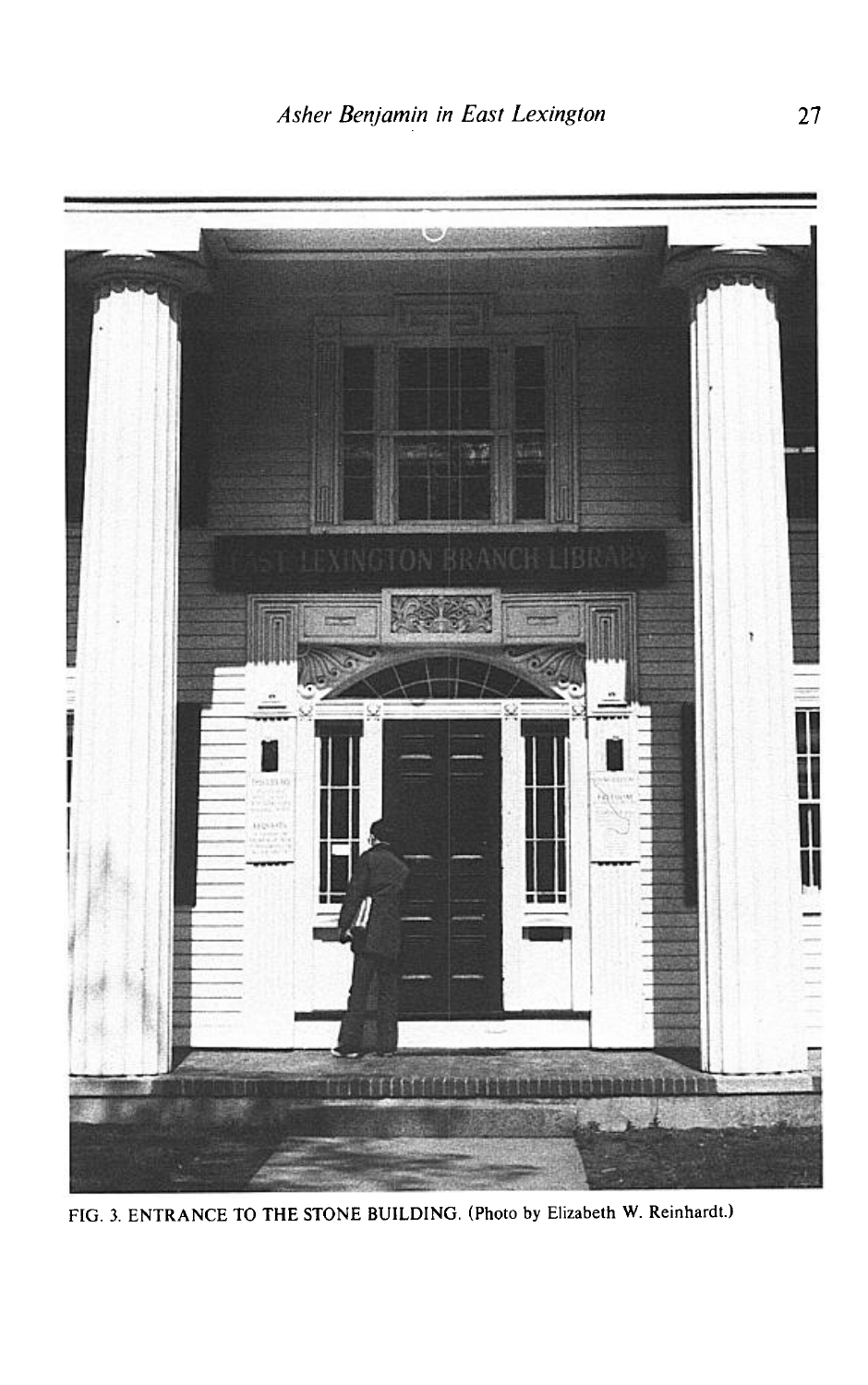**fluted pilasters ornamented at the top with a variation of the rectilinear Greek fret. Rather than a full entablature, the pilasters support a cap ornamented on a central panel with the anthemion motif in bold relief. In the Benjamin plate, this motif also appears at the corners of the cap, but the doorframe as completed omits this feature.** 

**As shown on the plate and executed in the doorframe, stylized honeysuckle vines curl in the spandrels framed by the curve of the fanlight. The heaviness of the honeysuckle vines on the finished doorframe clearly demonstrates Benjamin's assumptions about their appropriateness for country design. They have, he says, "dimensions which in practice will be so large that they may be wrought by a carpenter when a carver is not at hand."7** 

**Over the door of the house at the second-floor level is. a triple window, Palladian in balance if not in design. Melvin did not derive the window directly from the Benjamin plate, but did utilize some of the motifs from that source. The window is framed at the sides with panels ornamented with the Greek fret, and bears a cap which repeats in simpler terms the rhythm of corner ornaments and central panel found over the door.** 

**Although Melvin generally followed the details of the Benjamin design, he achieved a rather different effect. As executed, the linear delicacy of Benjamin's illustration has been lost. The carved ornament of the door frontispiece is massively and elaborately three dimensional. The total composition of the central salient is almost more than the building can encompass.** 

**The magnificence of the new addition to what had been a simple village street combined with the presence in town of an architect-housewright familiar with Benjamin's pattern books could not but have an effect on the design of houses built or**  **remodeled within the next few years. Several houses within a few blocks of the Stone Building, as the meeting hall is now called, show in the design of their doorframes that they have been influenced by both the new lecture hall and by Benjamin's pattern books.** 

**At 870 Massachusetts Avenue is the Ammi Hall house, also built in 1833. Although the house itself is a modest five bay wide, one bay deep farmhouse, it has as splendid a doorframe as could be imagined for such a simple structure (Figure 4). Two Doric columns support a portico which, although not pedimented in full, suggests the angle of a pediment in its shape. A full entablature extends from the building's facade to the columns but does not continue across the front. To complete the entablature would have created an entrance too massive to be pleasing and too low for comfort. Pilasters with Benjamin's Greek fret on both the facing and lateral sides of the portico support the entablature and frame the two-thirds length sidelights which flank the door. Over the door is a shallow wooden fan with central sunburst and an ornamental keystone in its defining arch. Columns, fret and fan proclaim the kinship with the Stone Building. This doorway's relationship to Benjamin's books is indirect, as its builder apparently looked not to a book plate, but to the Stone Building as the source for the elements of his design.** 

**The Peletiah P. Pierce house at 1106 Massachusetts Avenue, remodeled in 1834 when Pierce married, has a doorframe that is similar to one illustrated in Plate XXIX of The Practice of Architecture of 1833 (Figure 5). The resemblance of this plate to Plate XXVIII, on which the Stone Building doorway is based, may have led to its choice by the builder. Benjamin himself comments on the similarity of this plate to the preceding one**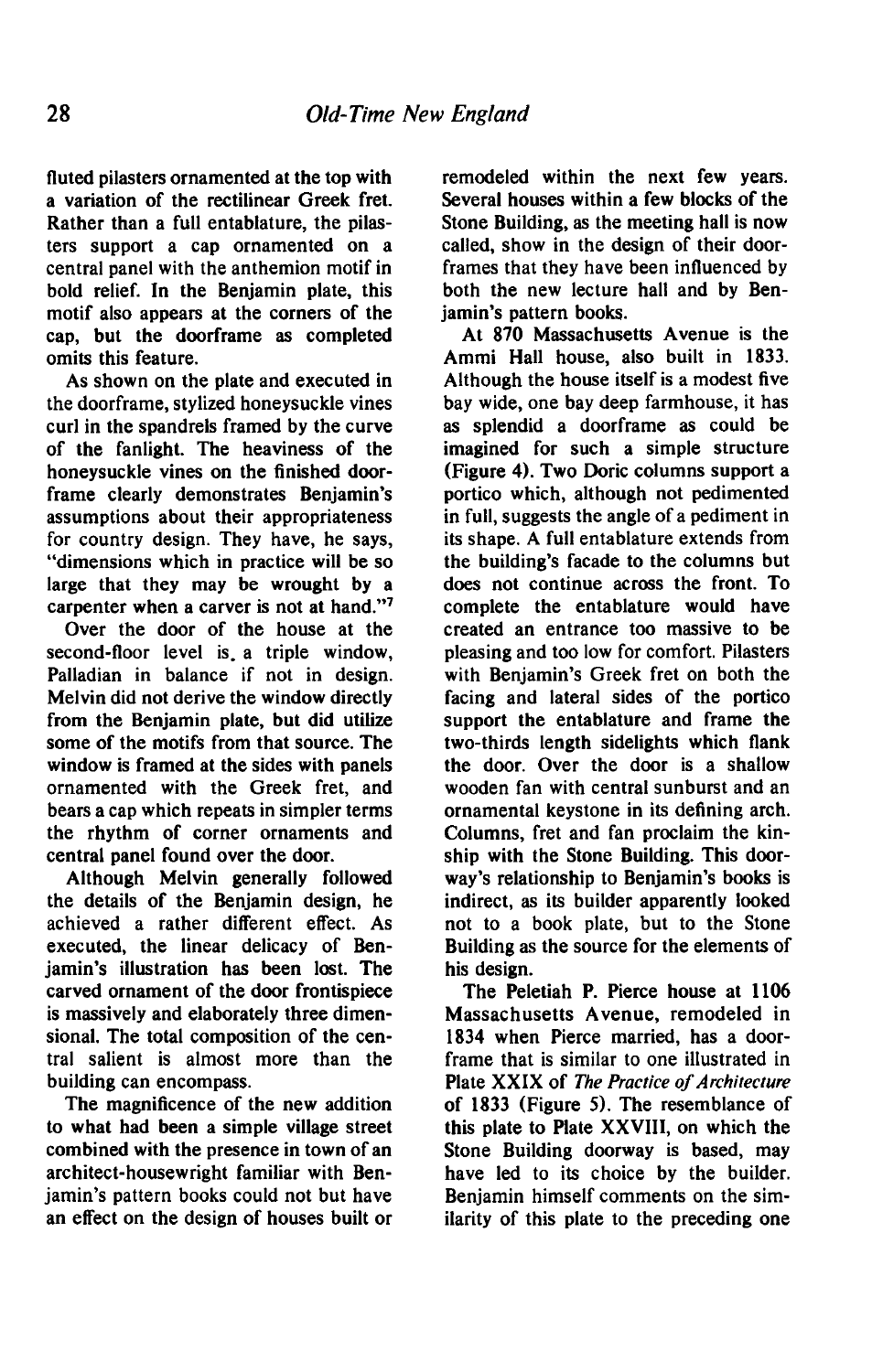

**FIG. 4. DOOR OF THE AMMI HALL HOUSE, 1833, at 870 Massachusetts Avenue in East Lexington. (Photo by Elizabeth W. Reinhardt.)**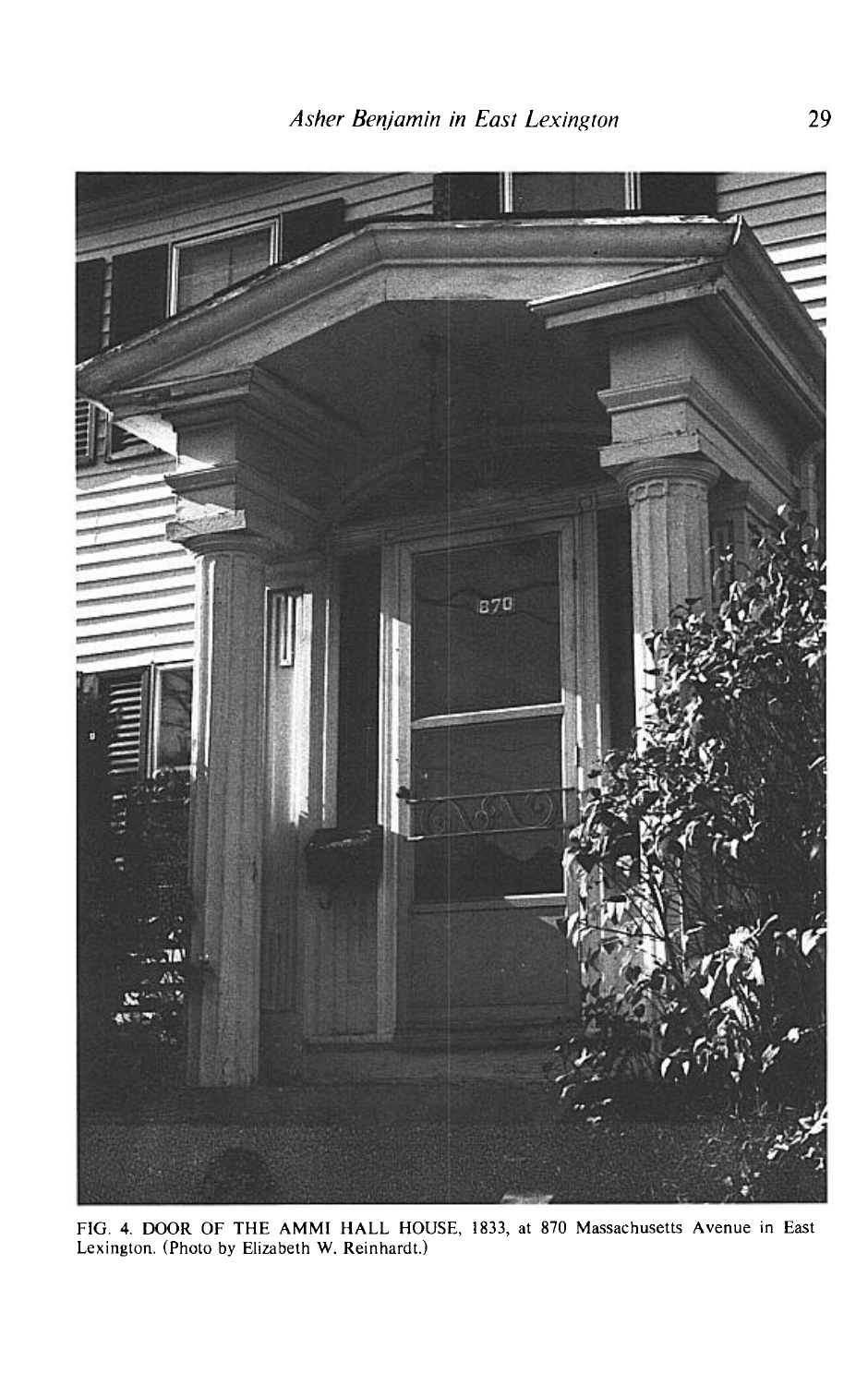



FIG. 5. PLATE XXIX, from The Practice of **Architecture, 1833, by Asher Benjamin. (Courtesy of the Boston Atheneum.)** 



**"in its door, side and fanlight" although, he notes, it "differs very widely from that in its other decorations."\* The principal difference of the frontispiece illustrated in Plate XXIX from that in Plate XXVIII is that the composition is framed by orna**mented pilasters supporting a full entabla**ture surmounted by an elaborate ornamental device rather than a cap with decorative panels. The Pierce house doorframe (Figure 6) simplifies the total composition by eliminating the ornament over the entablature, narrowing the architrave from three faces to one, and substituting the fret for the inverted anthemion of the illustration. The fanlight has been alluded to by simple arched moldings and the honeysuckle in the spandrels has been reduced to angular shapes which define rather than ornament the space.**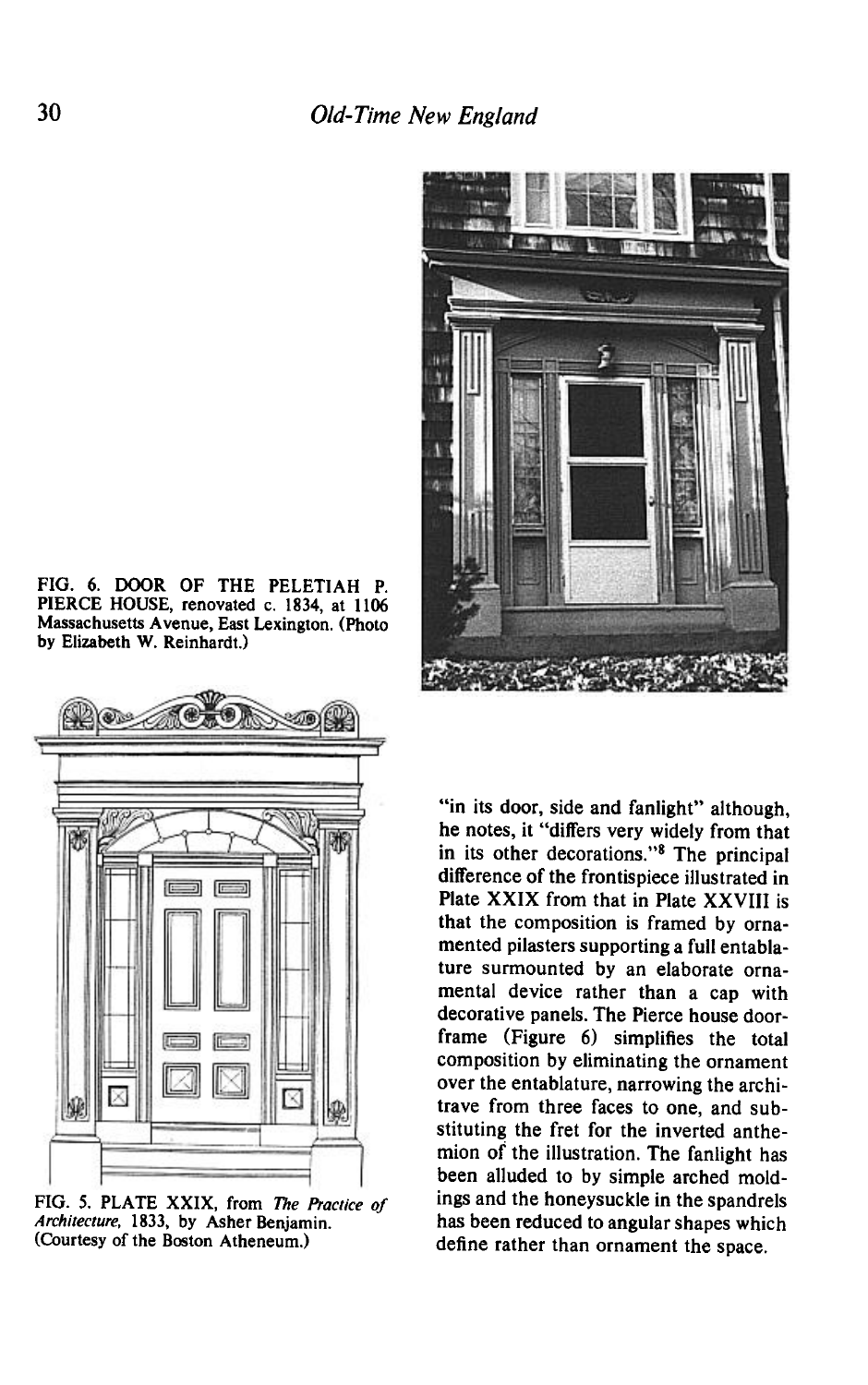

FIG. 7. PLATE XXVIII, from The Practical **House Carpenter, 1830, by Asher Benjamin. (Courtesy of the Boston Atheneum.)** 

**Although Melvin's design for the Stone Building and the doorframe designs for the Hall and Pierce houses were all drawn from The Practice of Architecture of 1833, the evidence of houses along the street strongly suggests a familiarity with Benjamin that also included his previous publications, especially The Practical House Carpenter of 1830. The ubiquitous Greek fret, the most frequently repeated of Benjamin's devices, is integrated into a frontispiece design illustrated in Plate XXVIII of The Practical House Carpenter (Figure 7). This design appears in a fairly literal interpretation on the Eli Whitney house, 884 Massachusetts Avenue, built sometime between 1833 and 1839 (Figure 8). The capitals of the pilasters are simpler, the architrave is narrower and without the three faces proposed by** 



**FIG. 8. DOOR OF THE ELI WHITNEY HOUSE, c. 1834, at 884 Massachusetts Avenue, East Lexington. (Photo by Elizabeth W. Reinhardt.)** 

**Benjamin, but essentially it is the same design. A modification appears at 13 Pleasant Street, just off Massachusetts Avenue, in an only slightly less exact translation of the same illustration. The fretwork alone has been used to renovate the David Penney house, c. 1810, 516 Massachusetts Avenue, where it appears on the pilasters supporting an old-fashioned high, narrow entablature without architrave.** 

**Another way of using Benjamin's pattern books is demonstrated by the door of the John Beal house at 782 Massachusetts Avenue (Figure 9). Rather than imitate or adapt one of Benjamin's designs for a complete frontispiece, the carpenter has chosen to assemble details in a charming albeit clumsy collage. The fluted pilasters of the doorframe have simplified Roman**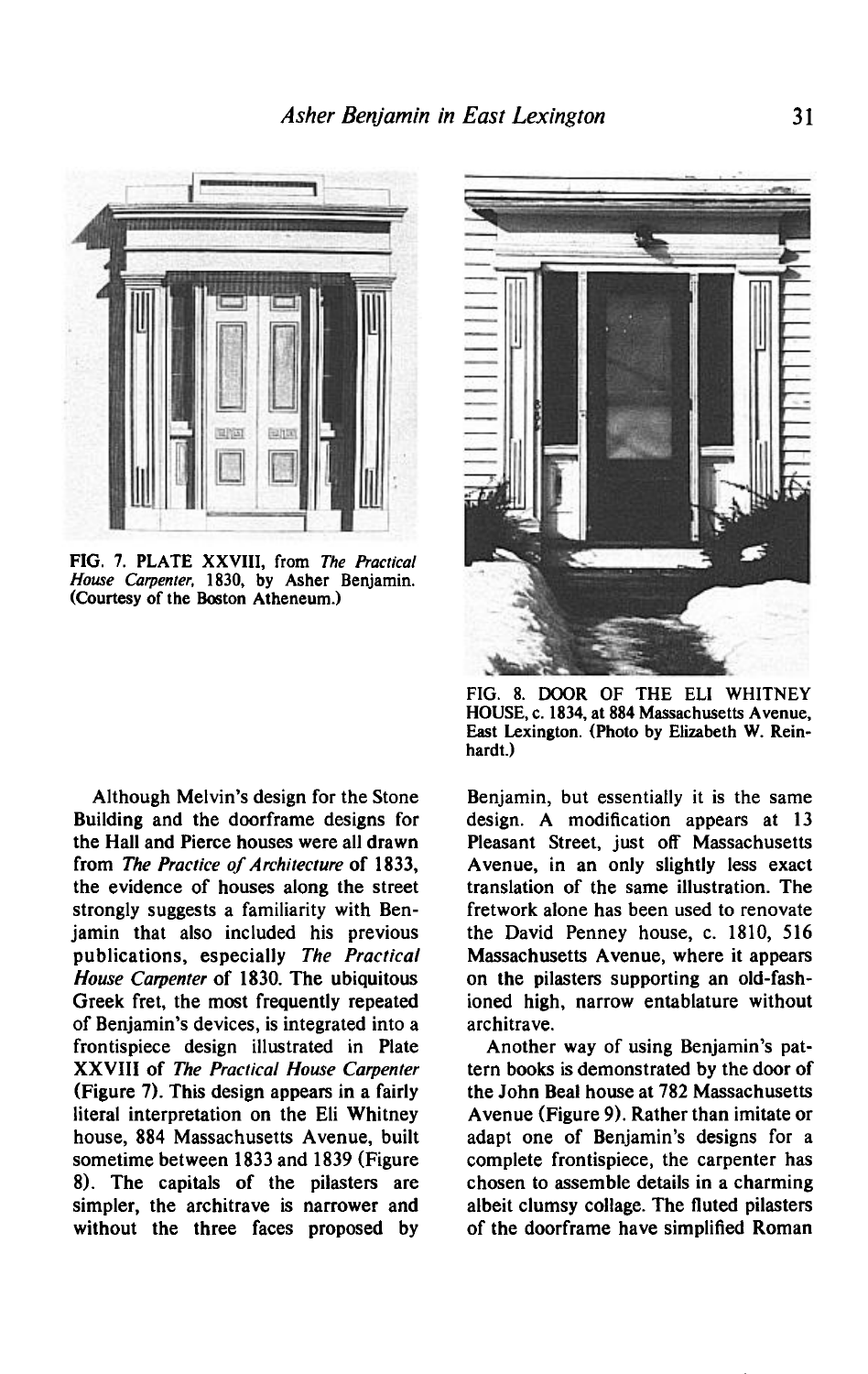

**FIG. 9. DOOR OF THE JOHN BEAL HOUSE, c. 1834, at 782 Massachusetts Avenue, East Lexington. (Photograph by Elizabeth W. Reinhardt.)**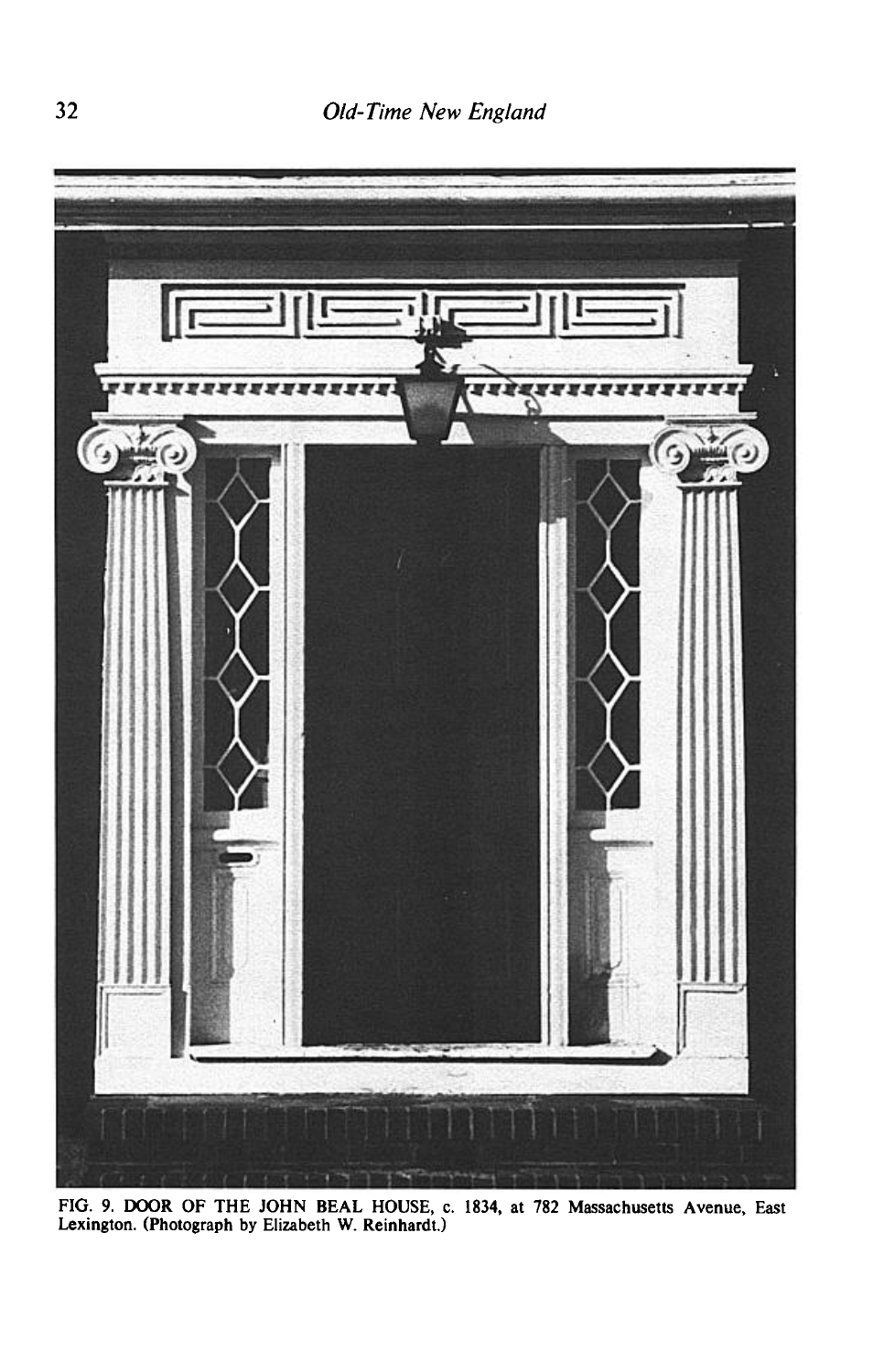**Ionic capitals, which have small volutes or scrolls with an ornament tucked between them. In a "correct" Roman Ionic capital, as illustrated by Benjamin in The Pracricul House Carpenter, this ornament would be a carved rose, but the carpenter of the Beal house has inserted instead a diamond shaped decoration, easily executed with strips of molding. Below the volutes an interlocking circular knot design like that shown in fig. D, Plate LII, of The Practical House Carpenter, has been used (Figure 10). From the same Plate the carpenter chose the rectangular fret of fig. E to ornament the broad frieze of the entablature. Apparently feeling this to be insufficient he added a decorative band of alternating diamonds and circles outlined with strips of molding at the cornice line. The carpenter of this doorframe relied on Benjamin's designs, but felt free to simplify and combine them to fit both his**  skills and his own sense of design.<sup>9</sup>



**FIG. 10. PLATE LII, from 3enjamin's The hactical House Carpenter, 1830, illustrating designs for guilleches and frets "intended for friezes, bands, panels and various other decorations." (Courtesy of the Boston Atheneum.)** 



**FIG. 11. AMBROSE MORELL HOUSE, 627 Massachusetts Avenue, East Lexington, built c. 1800, remodeled 1839. Note the brick side wall at right, with a stringcourse between the first and second stories. (Photo by Elizabeth W. Reinhardt.)**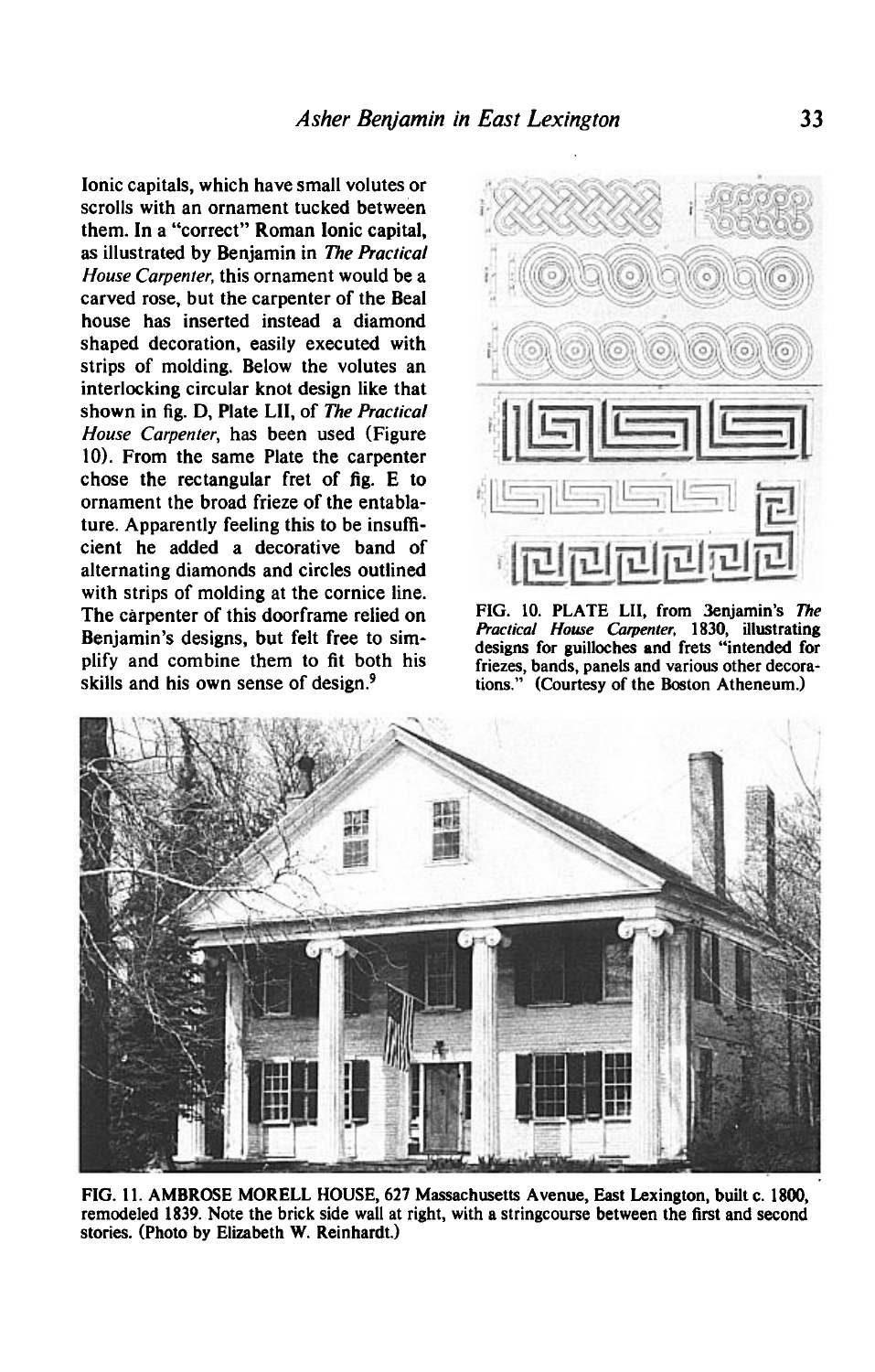

**PIG. 12. PLATE XXVI, from The Practice of**  Architecture, 1833, by Asher Benjamin. (Cour**tesy of the Boston Atheneum.)** 

**Toward the end of the decade East Lexington's last major response to the effect of the Stone Building and Asher Benjamin's pattern books was made when Ambrose Morell, business rival of Eli Robbins, remodeled his Federal house in 1839. Originally a brick-ended, center entrance house, built around 1800, with roof-ridge running parallel to the front facade, the house was altered by Morel1 into a Greek temple-form dwelling, in scale much like the Stone Building (Figure 11). The orientation of the roofs axis was rotated ninety degrees to produce a broad triangular pediment extending the full width of the facade and projecting forward to be supported by four Ionic**  columns.<sup>10</sup> The doorframe is similar to **Plate XXVI in The Practice of Architecture** 



**FIG. 13. ENTRANCE TO THE MORELL HOUSE, 627 Massachusetts Avenue, East Lexington. (Photo by Elizabeth Reinhardt.)**